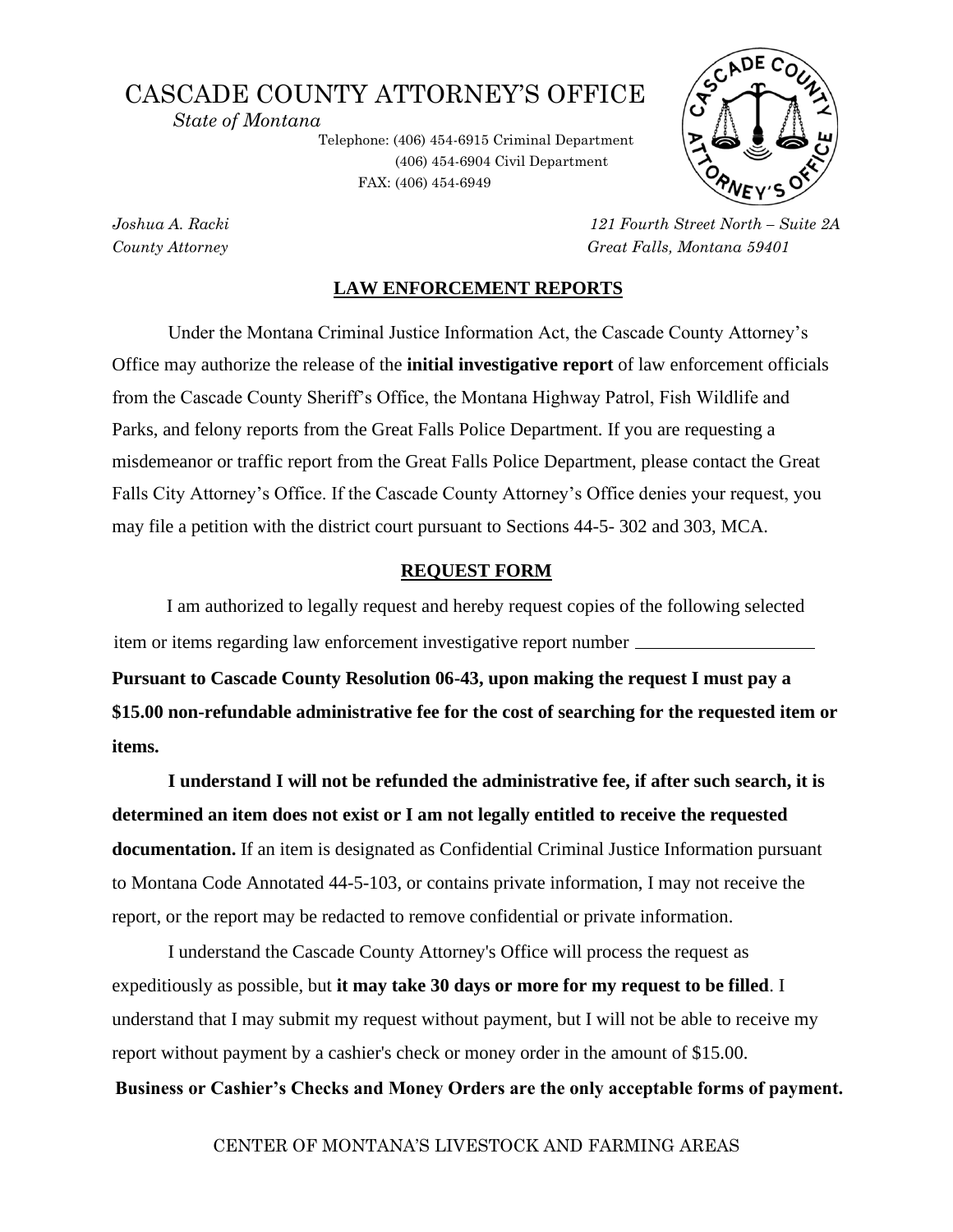# **NO CASH, PERSONAL CHECKS, OR CREDIT/DEBIT CARDS**

## **I am requesting this information for the following reason:**

• I am a criminal defendant, I am representing myself, and I am requesting discovery pursuant to Montana Code Annotated § 46-15-322, for Case No. \_\_\_\_\_\_\_\_\_\_\_\_\_\_\_\_\_\_\_\_\_\_\_\_\_\_\_\_\_\_\_\_

\_\_\_\_\_\_\_\_\_\_\_\_\_\_\_\_\_\_\_\_\_\_\_\_\_\_\_\_\_\_\_\_\_\_\_\_\_\_\_\_\_\_\_\_\_\_\_\_\_\_\_\_\_\_\_\_\_\_\_\_\_\_\_\_\_\_\_\_\_\_\_.

\_\_\_\_\_\_\_\_\_\_\_\_\_\_\_\_\_\_\_\_\_\_\_\_\_\_\_\_\_\_\_\_\_\_\_\_\_\_\_\_\_\_\_\_\_\_\_\_\_\_\_\_\_\_\_\_\_\_\_\_\_\_\_\_\_\_\_\_\_\_\_

- I am the victim named in the report and for Case No. \_\_\_\_\_\_\_\_\_\_\_\_\_\_\_\_\_\_\_\_\_\_\_\_\_\_\_\_\_\_\_\_
- I am requesting for a civil purpose
- Other as described below:

| <b>REPORT NUMBER:</b>                 |                          |  |
|---------------------------------------|--------------------------|--|
|                                       |                          |  |
| <b>Report Number:</b>                 | <b>Reporting Agency:</b> |  |
|                                       |                          |  |
|                                       |                          |  |
| <b>Incident Date:</b>                 | <b>Incident Address:</b> |  |
|                                       |                          |  |
|                                       |                          |  |
|                                       |                          |  |
| Primary Officer:                      |                          |  |
|                                       |                          |  |
|                                       |                          |  |
| Parties Named in Report:              |                          |  |
|                                       |                          |  |
|                                       |                          |  |
| Requestor's Name and/or Organization: |                          |  |
|                                       |                          |  |
|                                       |                          |  |
| Requestor's Mailing Address:          |                          |  |
|                                       |                          |  |
|                                       |                          |  |
| Requestor's Phone Number:             |                          |  |
|                                       |                          |  |
|                                       |                          |  |